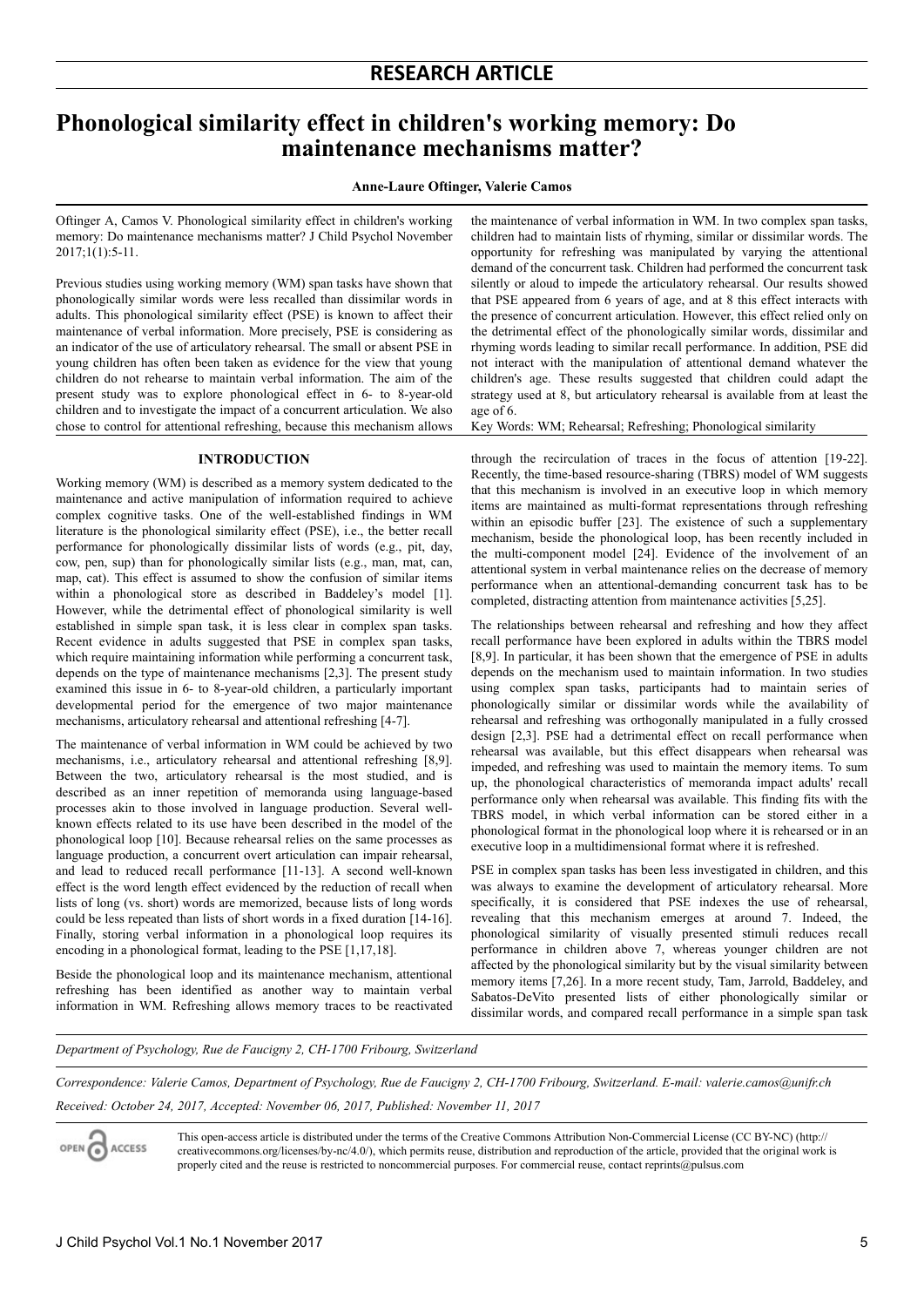to a delay span task, in which a delay was introduced between the presentation of memory list and recall [27]. During the delay of retention, children performed a verbal or non-verbal concurrent task, which impedes maintenance mechanisms. The verbal task induced a higher reduction of recall than the non-verbal task, because both rehearsal and refreshing were impeded while the non-verbal task only impairs refreshing. Moreover, this reduction was observed in both 6 and 8-year-olds but was stronger in 8 year-olds. These results showed that 6-year-old children can use rehearsal, hence their reduction in recall under verbal concurrent task, but to a lesser extent than the 8-year-olds, for whom the reduction was stronger. Moreover, whatever the age, recall performance was affected by PSE, but this effect disappeared when the concurrent task was verbal and impeded rehearsal. The absence of age-related difference in PSE contrasts with other studies in which PSE was larger in older children [28,29]. Currently, a debate subsists about the existence of PSE in children's WM and the implication of rehearsal on the emergence of this effect. Some authors explain the absence of PSE in young children by some scaling effect. Indeed, the size of the detrimental effect increases with the overall recall performance. Younger children having very low level of recall, this makes difficult the detection of PSE [30-32].

Our study aimed at addressing the question of the emergence of PSE in children's WM and more specifically if PSE depends on maintenance mechanisms in children, as it is in adults. Oftinger and Camos have shown that children aged from 6 to 9 already have at their disposal both rehearsal and refreshing [33]. These authors have also shown that, as in adults, these two maintenance mechanisms are independent in 6 to 9-year-old children, i.e., their effects are additive on recall performance, and one can be impaired without any effect on the implementation of the other. This reinforces the assumption that these two maintenance strategies rely on distinct processes. As a consequence, children can strategically choose to use one or the other mechanism depending on task constraints. For example, when a concurrent articulation has to be performed in a complex span task, 7-year-old children used to refresh and not rehearsal to maintain series of digits, which made their recall sensitive to variation in concurrent attentional demand [34]. To our knowledge, only one study examined the role of articulatory rehearsal and attentional refreshing on PSE in children [35]. In complex span tasks, the authors manipulated orthogonally the availability of the two maintenance mechanisms as well as the phonological characteristics of the memoranda presented to 8-year-old children. They showed that the impairment of both mechanisms reduced recall, and that the manipulation of the two mechanisms did not interact. Moreover, they also observed different profiles in recall pattern. Although all children exhibited a PSE in simple span task, two subgroups appeared in the examination of recall in complex span task. As in adults, some children exhibited PSE when rehearsal was available, but this effect disappeared when rehearsal was impaired through a concurrent articulation, confirming Tam et al.'s results [27]. However, for other children, PSE emerged only when both rehearsal and refreshing were available. When either a concurrent articulation or a concurrent attentional demand was introduced, PSE disappeared. The authors suggested that these two profiles reflect preference in the default system used to achieve complex span task. Some children could use a language-based control (like inner speech) while other could favor attentional control to perform the dual processing-and-storage task requested by the complex span paradigm [36]. However, this interpretation relies on very small sample. Moreover, this study did not investigate age-related differences, involving only 8-year-old children.

Therefore, the present study co-varied orthogonally the availability of the two maintenance mechanisms and examined their impact on PSE in 3 different age groups. For this purpose, we manipulated in the same complex span task the opportunity to use rehearsal and refreshing, and the phonological aspects of word lists to memorize. Contrary to Tam et al., the fully crossed design of our experiment allowed examining the interaction between the two maintenance mechanisms [27]. Children had to perform complex span tasks in which the opportunity to use rehearsal and refreshing was orthogonally manipulated. This fully crossed design has been already used in a previous study, but only in 8-year-old children, while the present study involved 6-, 7- and 8-year-old children [35]. To manipulate the use of refreshing, children had to perform two different concurrent tasks. The low-demanding task was a SRT task in which children had to press a key as soon as an animal appeared on screen. The high-demanding task was a CDtask, in which children had to judge if the presented picture was in black-and-white or in color. To manipulate the availability of rehearsal, children had to perform the concurrent task either silently by pressing keys or aloud by saying the response aloud while pressing keys to collect their responses. We expected that impairing rehearsal or refreshing should lead to a reduction in recall performance, which should be stronger in older children due to the development in use of these maintenance strategies.

Moreover, as in Mora and Camos, Tam et al., we manipulated the phonological characteristics of the memoranda. However, departing from these previous studies, we introduced different manipulations of the phonological similarity [27,35]. In adults, the phonological similarity has various effects in recall. When words of phonological similarity lists share the central phoneme (e.g., gas, bag, match), studies reported a detrimental effect of the similarity compared to dissimilar lists. When the similar words share the same final phonemes (e.g., man, ban, can), forming lists of rhyming words, a facilitation effect was observed, with better recall performance for the similar than the dissimilar word lists [16,37-40]. To account for this facilitation effect of the rhyming lists, it is often conceived that rhymes provide retrieval cues that help the reconstruction of degraded memory traces at recall based on long-term memory (LTM) knowledge. This rhyming effect had never been investigated in children with complex span task. Consequently, the present study extended the current literature by examining the impact of the maintenance mechanisms on PSE in different age groups and to different manipulations of phonological similarity.

Concerning the detrimental PSE, although it affects adults' recall performance only under the use of rehearsal, different patterns of results could be observed in children. First, children's recall could be unaffected by phonological similarity whatever the availability of maintenance mechanisms. Indeed, if children cannot use maintenance mechanisms, and more specifically articulatory rehearsal, this effect should not appear. Second, PSE could depend on children's age. Oftinger and Camos have shown that younger children always favor the use of rehearsal, whereas children above 7 shifts to refreshing under concurrent articulation [34]. Consequently, PSE should affect 6-year-olds' recall performance whatever the availability of maintenance mechanisms, while it should emerge only when rehearsal was available for children older than 7. Moreover, older children's recall should be reduced by an increased attentional demand under concurrent articulation, if they shift to refreshing. Concerning the rhyming effect in children, children could show a similar facilitation effect as adults. However, they may not benefit from rhymes as retrieval cues because they have less LTM knowledge and poorer metacognitive skills. As a consequence, rhyming word lists should lead to phonological confusion if they are stored in a phonological loop, i.e., when rehearsal is available.

#### **METHODS**

#### **Participants**

One hundred eighty-two children participated in the experiment: 67 kindergarteners (33 boys, mean age=5;11, SD=0;6), 63 first graders (32 boys, mean age=7;0, SD=0;5), and 52 second graders (26 boys, mean age=8;1, SD=0;6). There were all French native speakers from primary schools in Switzerland, and none of children had difficulties with perceiving colors. Permission for recruitment was gained from ethics committee and school authorities, as well as written informed consent from one of the children's caretakers. In each age group, children were randomly assigned to either the silent or aloud condition of the complex span task to have a balanced number of participants in each condition.

We tested that children assigned to these two groups did not differ in verbal storage capacity by evaluating it with the digit span task from the Wechsler Intelligence Scale for Children [41]. The digit span task has the same verbal presentation and oral recall conditions than the simple and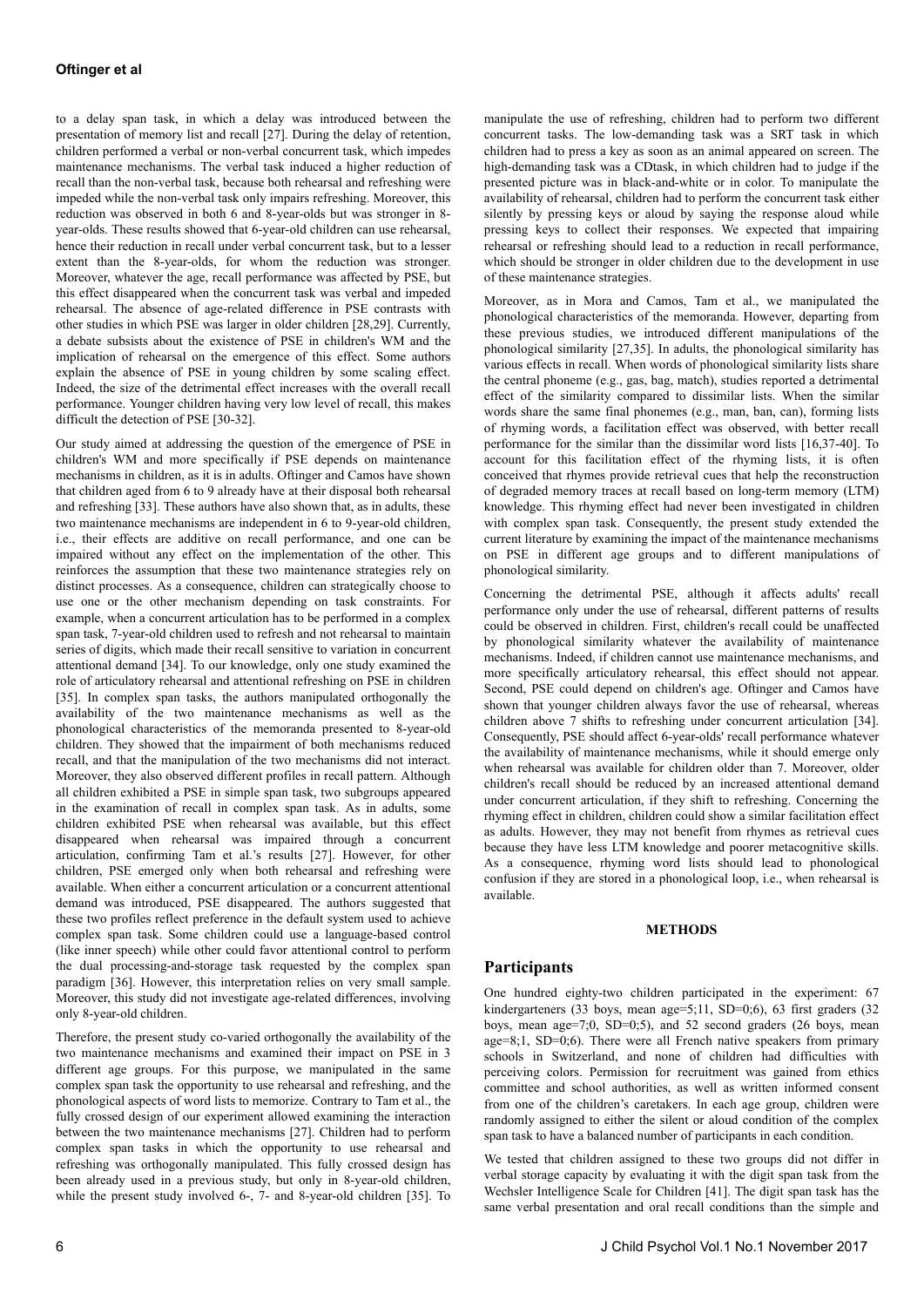complex span tasks used in the experiment. An analysis of variance (ANOVA) on the digit span score confirmed the absence of significant effect between the silent and aloud group, F<1. Although digit span score significantly increased with age,  $F(2, 172) = 16.07$ ,  $p \le 0.0001$ , this effect did not interact with the type of responses, F<1.

### **Materials**

Lists of to-be-remembered words were built from an initial set of 222 singular French nouns selected from Lexique 3 [37]. All words were three-phonemes long with a CVC structure and an age of acquisition (AoA) below 60 months.

Three sets of 18 lists with three words per list were built: One set with 18 lists of three phonologically similar words, one set with 18 lists of three rhyming words and one set with 18 lists of three phonologically dissimilar words. Each word appeared three times, one time in each set. For example, for a phonologically similar list, the word "rire" was presented in one set with "chic" and "mille", which are two phonologically similar words with only a central phoneme in common. In the second set, for a rhyme list, "rire" was presented with "dire" and "tir", which are two rhyming words, with a central and a final phoneme in common. In the third set, for a phonologically dissimilar list, "rire" was presented with two phonologically dissimilar items "serre" and "cape" without any common phoneme. Consequently, the 54 lists of three words comprised 54 words that were each presented 3 times, one time in each set. The 54 lists were split into three groups, with each group composing three blocks of six lists per block. Within a block, two lists were composed of phonologically similar words, two lists composed of rhyming words and two lists composed of phonologically dissimilar words. Each subgroup of two lists was arranged to have a similar mean frequency as the other subgroups according to Lexique 3 [42]. The lists were randomly presented within each block. We controlled that each word appeared only one time in each group. Participants were assigned to one of the three groups with a counterbalanced order. All words were recorded by a female voice and presented though headphones with a controlled duration that never exceeded 1-second per word.

For the concurrent task, 54 animal pictures were selected from an initial pool of 230 pictures from Lexique 3 [42]. The age of acquisition of the animal names was less than 74.5 months in Lexique 3 and the frequency was among the highest in LEXIQUE database [42,43]. All pictures appeared twice during the experiment, once in color and once in blackand-white.

#### **Procedure**

The experiment was presented on a screen using Psyscope software [44]. Two test blocks of complex span task were presented in a counterbalanced order across participants. Within each block, a total of six trials were presented, with two trials for each type of lists. Each trial began with an asterisk centered on screen for 1000 ms, followed by the auditory presentation of the first memory word for 1000 ms. This word was then followed by two successively presented pictures, presented for 1800 ms each with an inter-stimulus interval of 200 ms. The second memory word appeared afterward, followed by two pictures. This word-pictures sequence was repeated for a total of three words in each trial. At the end of a trial, a question mark appeared after a 200-ms delay prompting participants to orally recall the words in the same order as they were presented. The experimenter wrote all responses down on a sheet, and systematically asked children the position of each recalled item. Each word recalled in the correct position was counted and the percentage of correct recall was computed for each experimental condition.

For the concurrent task, children had to complete either a simple reaction time (SRT) task or a color discrimination (CD) task, the order of which depended on the counterbalancing order. For the SRT task, children had to push the "b" key on the keyboard as soon as an animal appeared. An animal picture was stuck on this key as a reminder. For the CD task, the children had to determine if pictures were either in color or in black-andwhite by pressing the corresponding color buttons on a Swiss keyboard.

Children pushed the "c" key on the left in which three color circles (red, blue, yellow) was stuck if picture was in color, and the "n" key on the right with 2 circles (one black and one white) if picture was black-andwhite. Moreover, half of the sample had to perform a concurrent articulation by responding aloud while pressing keys to induce an articulatory suppression and impair subvocal rehearsal.

Prior to the two blocks of complex span task, all children were presented with a simple span task. This task was similar to the complex span task, except there was no concurrent task, words being successively presented one after the other for 1000 ms. each.

#### **RESULTS**

Data from 4 children (2 kindergarteners and 2 first graders) were discarded because they obtained less than 50% of correct responses in the concurrent task. The remaining 65 kindergarteners, 61 first graders and 52 second graders paid enough attention to the concurrent task and achieved a mean rate of correct responses of 91% (SD=10).

We analyzed performance in concurrent tasks, prior analysis of the recall performance in the simple and complex span tasks. For sake of clarity, we segregated recall analysis in two sections, one dedicated to the PSE and one to the rhyming effect.

### **Analyses of the Concurrent Tasks**

To control that SRT task was less attentional demanding than CD task, analyses were conducted on percentage of correct responses and response times of the concurrent tasks. A mixed analysis of variance (ANOVA) was performed on the percentage of correct responses with age (6, 7 and 8 years), type of responses (keyed vs. aloud) as between-subject's factors, and concurrent task (SRT vs. CD) as a within-subjects factor. Percentage of correct responses was already high at 6 with 89% (SD=11), and significantly increased with age with 92% (SD=9) at 7 and 93% (SD=8) at 9, F  $(2, 172) = 4.93$ , p<0.01, p2=0.05. All pairwise comparisons were significant (ps<0.05 with Bonferroni adjustments), except between 7 and 8 (p=0.49). Percentage of correct responses was higher when children had to response aloud (93%, SD=8) than when only pressing keys (89%, SD=11), F (1, 172) = 18.66, p<0.0001, p2=0.10. As expected, SRT task (93%, SD=9) induced higher percentage of correct responses than CD  $(89\%, SD=10)$ , F  $(1, 172) = 19.57$ , p<0.0001, p2=0.10. No interaction was significant, Fs<1.

A similar mixed ANOVA was performed on response times. This analysis revealed an age effect with 8-year-olds (872 ms, SD=148) being faster than 7-year-olds (930 ms, SD=143) and 6-year-olds (971 ms, SD=147), F  $(2, 172) = 9.28$ , p<0.001, p2=0.10; pairwise comparisons being significant ( $ps \leq 0.05$ ) except between 6 and 7 ( $p=0.06$ ). As expected, children were significantly faster in SRT (754 ms, SD=165) than CD task (1102 ms, SD=137), F (1, 172) = 904.33, p<0.0001, p2=0.84. The type of responses did not affect the responses times (aloud: 932 ms, SD=149 vs. keyed: 925, SD=152), F<1, but this effect interacted with concurrent task with larger difference in responses times between the two tasks in aloud (383 ms) than in silent conditions (316 ms), F (1,172) = 9.25, p<0.01, p2=0.05. No other interaction was significant, ps>0.15.

To summarize, both analyses in percentage of correct responses and response times confirmed that SRT was less demanding than CD, leading to higher percentage of correct responses and faster responses. These effects were akin across ages and types of responses.

### **The Impact of PSE in Simple and Complex Span Tasks**

To assess PSE, we contrasted lists of phonologically dissimilar and similar words in two ANOVAs on percentage of correct recall, one for the simple span task and one for the complex span task. For the simple span task, the ANOVA was performed with age (6, 7 and 8 years) as between-subjects factor and type of words (dissimilar and similar) as within-subjects factor. Recall performance improved with age from 61% (SD=25) at 6 to 76% (SD=18) and 81% (SD=17) at 7 and 8 respectively, F  $(2, 175)$  =16.48,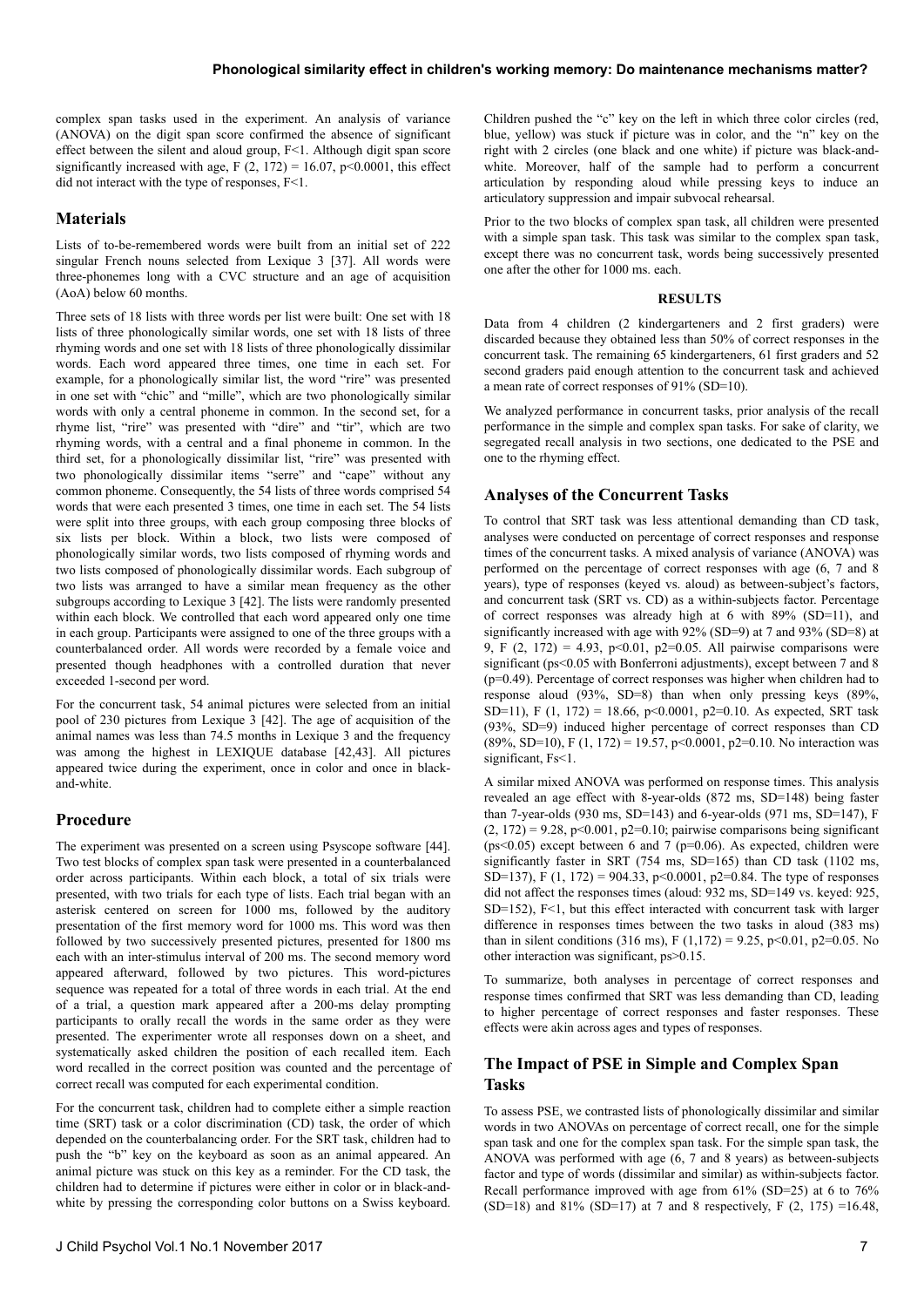p<0.0001, p2=0.16 (Figure 1). Pairwise comparisons were significant ( $ps \leq 0.0001$ ), except between 7 and 8 ( $p = 0.16$ ). As expected, similar word lists (66%; SD=28) resulted in poorer recall performance than dissimilar





For the complex span task, data from two 6-year-old children and one 7 year-old were discarded because they did not recall any word. A mixed ANOVA was performed with age (6, 7 and 8 years) and type of responses to the concurrent task (keyed and aloud) as between-subject's factors, and type of words (similar and dissimilar) and of task (SRT vs. CD) as withinsubject's factors. As often reported, recall performance significantly increased with age, F (2, 169) = 20.89, p<0.0001, p2=0.85, from 31% (SD=15) at 6, 41% (SD=21) at 7 and 51% (SD=23) at 8; all pairwise comparisons being significant (ps<0.01; Figure 1). Percentage of correct recall was also affected by concurrent articulation, with worse recall in aloud (31%, SD=19) than silent condition (49%, SD=22), F  $(1, 169)$  = 49.63,  $p<0.0001$ ,  $p2=0.23$ . The effect of the concurrent articulation significantly interacted with age, F (1, 169) = 3.57, p=0.03, p2=0.04. The concurrent articulation effect was stronger as children get older, F (1, 61)  $= 6.22$ , p=0.015, p2=0.09, F (1,58) = 18.79, p<0.0001, p2=0.25, and F (1, 50) = 23.73, p<0.0001, p2=0.32 in 6-, 7- and 8-year-olds, respectively. The type of task had an effect on recall performance, with poorer recall in CD (38%, SD=24) than SRT task (43%, SD=24), F (1, 169) = 11.23, p=0.001, p2=0.06. Finally, phonologically similar words (M=38%, SD=23) resulted in poorer recall than phonologically dissimilar words (43%, SD=24), F (1, 169) = 9.30, p=0.003, p2=0.05. No other interaction was significant, ps>0.11.

To summarize, PSE had a detrimental effect on recall. Moreover, all the other factors of interest had the expected effect on recall: age led to recall improvement, whereas the introduction of a concurrent articulation or the increase in attentional demand reduced performance. No factor interacted, besides the increasing impact of impairing rehearsal (with a concurrent articulation) through age, which is congruent with an increasing use of rehearsal across childhood. However, in the simple and complex span tasks, PSE did not interact with age, something that would have been expected if older children use more rehearsal and if PSE is an index of this use. This is also congruent with the fact that as well as Mora and Camos previously reported in adults and children that not all participants are sensitive to PSE [35,45].

## **The Impact of the Rhyming Effect in Simple and Complex Span Tasks**

To assess the rhyming effect, we contrasted lists of phonologically dissimilar and rhyming words in two ANOVAs on percentage of correct recall, one for the simple span task and one for the complex span task. For the simple span task, the date of two children (one 6-year-old and one 7 year-old) were discarded due to absence of correct recall in any trial. Recall performance improved with age from 64% (SD=27) at 6 to 77% (SD=23) and 81% (SD=22) at 7 and 8 respectively, F  $(2, 175) = 11.82$ , p<0.0001, p2=0.12 (Figure 2). Pairwise comparisons were significant ( $ps<0.0001$ ), except between 7 and 8 ( $p=0.32$ ). Contrary to adults, rhyming word lists (70%; SD=25) resulted in poorer recall performance than dissimilar word lists (77%; SD=25), F (1, 175) = 12.66, p<0.0001, p2=0.07. The age x type of words was not significant, F<1.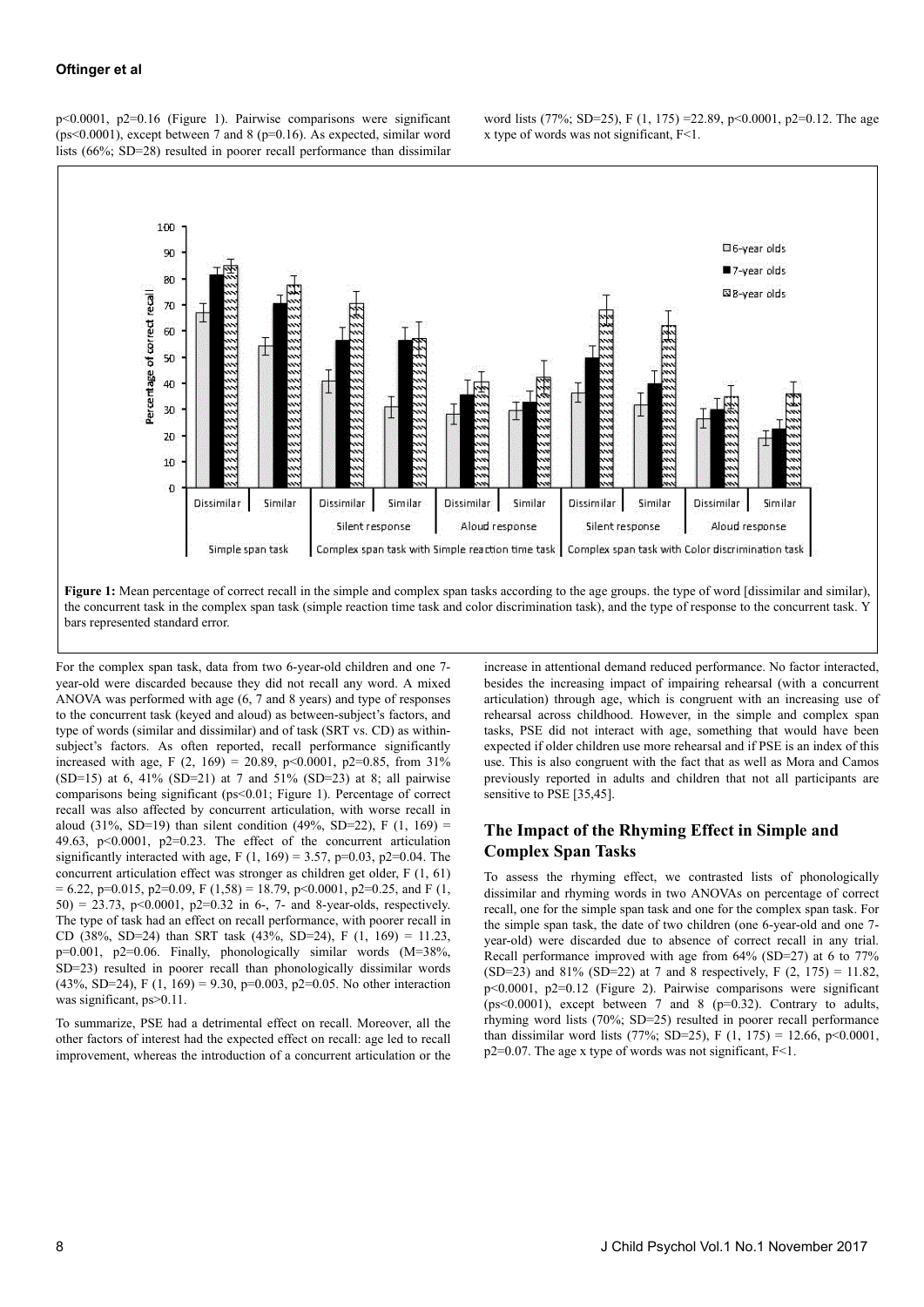

bars represented standard error.

For the complex span task, data from one 6-year-old child were discarded due to absence of recall. A mixed ANOVA was performed with age (6, 7 and 8 years) and type of responses to the concurrent task (keyed and aloud) as between-subject's factors, and type of words (rhyming and dissimilar) and task (SRT vs. CD) as within-subject's factors. As reported in the previous analyses, recall performance significantly increased with age, F (2, 171) = 22.11, p<0.0001, p2=0.21, from 32% (SD=23) at 6, 44% (SD=28) at 7 and 53% (SD=29) at 8. All differences between age groups were significant (ps<0.01; Figure 2). Recall was worst in aloud (34%, SD=24) than silent condition (52%, SD=26), F  $(1, 171) = 47.61$ , p<0.0001, p2=0.22. This effect significantly interacted with age, F (1, 171) = 3.27, p=0.04, p2=0.04, being stronger as children get older: F  $(1, 1)$ 62) = 6.52, p=0.013, p2=0.10, F (1,59) = 15.42, p<0.0001, p2=0.21, and F  $(1, 50) = 25.39$ , p<0.0001, p2=0.34 in 6-, 7- and 8-year-olds, respectively. Recall was poorer under CD (40%, SD=27) than SRT task (45%, SD=29), F  $(1, 171) = 11.68$ , p=0.001, p2=0.06. Finally, and contrary to simple span task, recall of rhyming words (42%, SD=28) and dissimilar words (42%, SD=28) did not significantly differ, F<1. No interaction was significant, ps>0.07.

To summarize, these analyses replicated our previous findings, that increasing attentional demand and the introduction of concurrent articulation reduced recall performance in children from 6 onwards. However, contrary to adults, rhyming words did not benefit recall. They were neither less recalled as the assumption that rhyming word lists could suffer from more interferences. In fact, rhyming words were treated as the dissimilar words, and this did not change with age.

#### **DISCUSSION**

This experiment aimed at examining the impact of phonological characteristics of memoranda while the availability of maintenance mechanisms was manipulated. Only two studies have previously investigated this in children impeded either both refreshing and rehearsal with a verbal concurrent task or only refreshing with a non-verbal concurrent task, whereas Mora and Camos used a fully crossed design [27,35). However, Mora and Camos centered their exploration on 8-yearold children without considering the potential developmental changes of these mechanisms [35]. The present study investigated the phonological similarity effect and rhyming effect using a fully crossed design to vary the availability of both mechanisms in children aged 6 to 8.

### **The Detrimental Effect of the Word Phonological Similarity**

Concerning the classic PSE, the present study brought further evidence on its existence in children. As explained in the introduction, Mora and Camos, Tam et al. already reported a better recall of lists of dissimilar compared to similar words in children [27,35]. What is new in this study is the exploration of this effect depending on the availability of maintenance mechanisms within different age groups.

Our results show that phonological similarity impedes 8-year-olds' recall, only when rehearsal was available. This suggests that older children could adapt the use of mechanism to maintain verbal information. However, at 6 and 7, lists of phonologically similar words impeded recall whatever the availability of the mechanisms, suggesting that younger children favor rehearsal, even under articulatory suppression condition. This pattern strengthens Oftinger and Camos findings, and is also in line with previous experiments showing the use of rehearsal before 7 [27,28,30,34,46].

Moreover, if no interaction appeared between refreshing and rehearsal in children, a PSE was still observed in younger children recall when both mechanisms were impeded, as Mora and Camos reported in 8-year-olds [35]. But, contrary to this previous study, PSE in the present study was present at 8, only when rehearsal was available. This could be explained by the fact that is the concurrent task was here performed either silently or aloud, whereas in Mora and Camos, children had to perform a supplementary articulation in addition to the concurrent task [35]. This stronger attentional demand in this previous experiment can explain the observed pattern in 8-years-olds while we observed a different pattern in children younger than 7. As, previous studies [34,35] explained, younger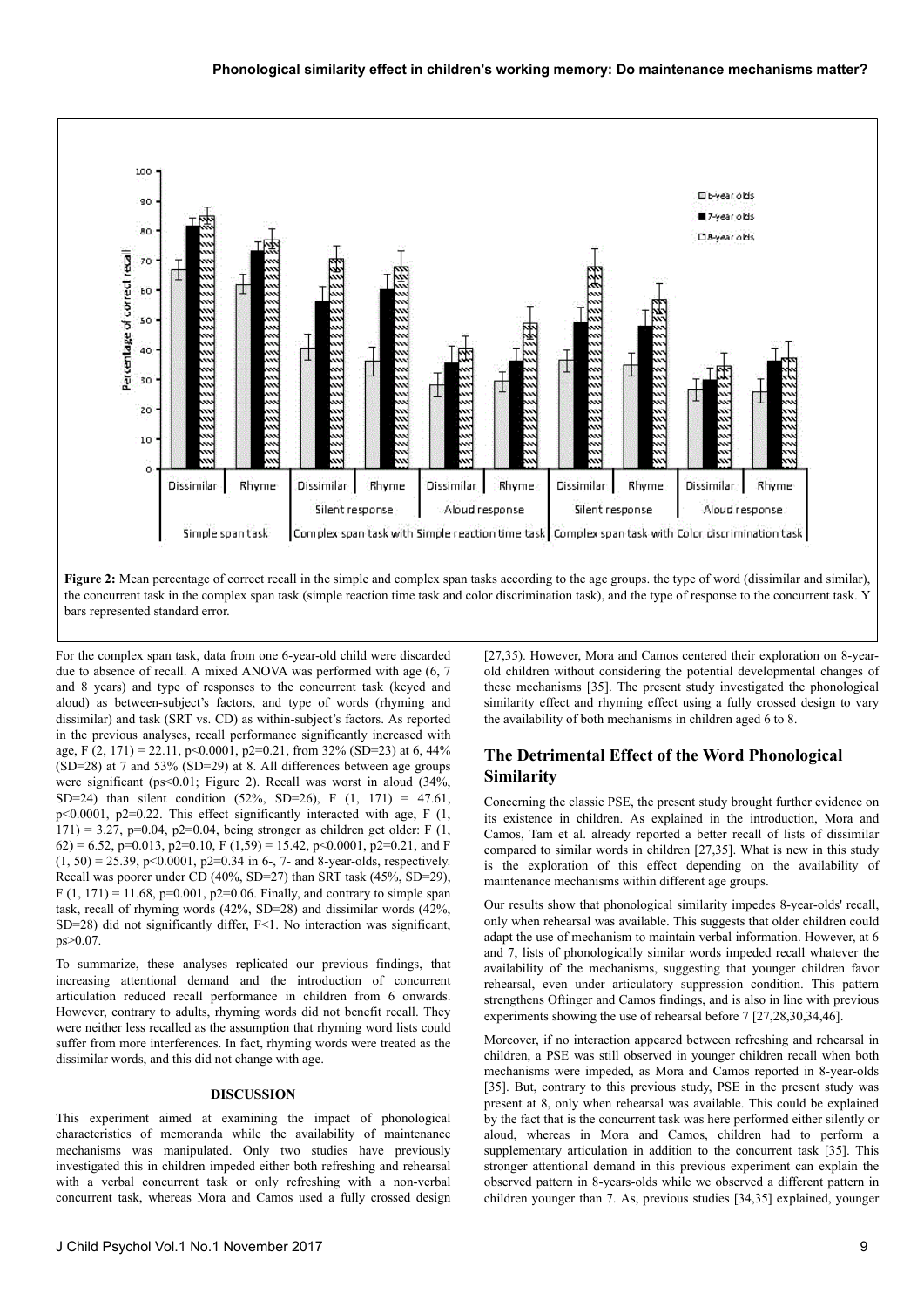children could also favor rehearsal. Indeed, 6- and 7-year-olds were impeded by PSE even in articulatory suppression condition. Whereas older children can be flexible and using refreshing under articulatory suppression condition, younger children seem to be not flexible. They could favor rehearsal because it requires less attention and they cannot be flexible in using both mechanisms.

### **Rhyming Effect in Children**

Whereas the findings were in line with previous experiments with PSE having a detrimental effect on recall, rhyming effects were at odds with previous findings [27,35]. Indeed, while previous studies supported the idea of a facilitating rhyme effect, this study failed to show an effect [37,39]. However, these studies were performed in adults, and to our knowledge no previous work examined the impact of rhymes in children performing complex span tasks.

This absence of effect could be due to the difficulty of young children to use cues given by rhymes. Actually, studies using simple span task showed a detrimental effect of rhymes that could be explained by this difficulty and induced a similar detrimental effect as lists of similar words [47,48]. In the present study, we also observed a detrimental effect of rhyming words in the simple span task. During complex span tasks, children could have more time to use cues, but this may be not enough to improve recall as it is in adults. It might be interesting to explore this effect in older children who could be more likely to use rhyming cues as adults. However, this suggests that rhyming effect relies on more strategic aspects, probably metacognitive, compared to the classic PSE that reflects the functioning of a verbal subsystem.

To conclude, this study provides some examination in children of the phonological similarity effect, disentangling the classic PSE from the rhyming effects. Our findings reinforced the idea that rehearsal is available before 7, and show that children could adapt their use of rehearsal to maintain verbal information according to the type of words but only at 8. Finally, it enlightens the difference between the classic PSE and the rhyming effects. The age-related difference in the patterns concerning these effects raises the question that they do not emerge from the same cognitive mechanism.

#### **REFERENCES**

- 1. Baddeley AD. The influence of acoustic and semantic similarity on long-term memory for word sequences. Q J Exp Psychol 1966;18(4): 302-9.
- 2. Camos V, Mora G, Oberauer K. Adaptive choice between articulatory rehearsal and attentional refreshing in verbal WM. Mem Cognit 2011;39(2):231-44.
- 3. Camos V, Mora G, Barrouillet P. Phonological similarity effect in complex span task. Q J Exp Psychol 2013;66(10):1927-50.
- 4. Barrouillet P, Gavens N, Vergauwe E, et al. Working memory span development: A time-based resource-sharing model account. Dev Psychol 2009;45(2):477-90.
- 5. Barrouillet P, Portrat S, Camos V. On the law relating processing to storage in working Memory. Psychol Rev 2011;118:175-92.
- 6. Gathercole SE, Adams AM. Phonological working memory in very young children. Dev Psychol 1993;29:770.
- 7. Gathercole SE, Adams AM, Hitch GJ. Do Young-Children Rehearse - an Individual-Differences Analysis. Mem Cognit 1994;22(2):201-7.
- 8. Camos V. Storing verbal information in working memory. Curr Dir Psychol Sci 2015;24:440-5.
- 9. Camos V. Domain-Specific Versus Domain-General Maintenance in Working Memory: Reconciliation Within the Time-Based Resource Sharing Model. Psychol Learn Motiv 2017.
- 10. Baddeley AD. Working memory. Oxford: Oxford University Press 1986.
- 11. Baddeley A, Lewis V, Vallar G. Exploring the articulatory loop. Q J Exp Psychol 1984;36(2):233-52.
- 12. Murray DJ. Articulation and Acoustic Confusability in Short-Term Memory. J Exp Psychol 1968;78:679-84.
- 13. Vallar G, Baddeley AD. Short-term forgetting and the articulatory loop. Q J Exp Psychol 1982;34A:53-60.
- 14. Baddeley A, Thomson N, Buchanan M. Word Length and Structure of Short-Term-Memory. J Verbal Learning Verbal Behav 1975;14(6): 575-89.
- 15. LaPointe LB, Engle RW. Simple and Complex Word Spans as Measures of Working Memory Capacity. J Exp Psychol-Learn 1990;16(6): 1118-33.
- 16. Tehan G, Hendry L, Kocinski D. Word length and phonological similarity effects in simple, complex, and delayed serial recall tasks: Implications for working memory. Memory 2001;9(4-6):333-48.
- 17. Conrad R, Hull AJ. Information, Acoustic Confusion and Memory Span. Br J Clin Psychol 1964;55(4):429-32.
- 18. Lobley KJ, Baddeley AD, Gathercole SE. Phonological similarity effects in verbal complex span. Q J Exp Psychol 2005;58(8): 1462-78.
- 19. Barrouillet P, Bernardin S, Camos V. Time constraints and resource sharing in adults' working memory spans. J Exp Psychol 2004;133(1):83-100.
- 20. Cowan N. Verbal Memory Span and the Timing of Spoken Recall. J Mem Lang 1992;31(5):668-84.
- 21. Cowan N. Attention and memory: An integrated framework. New York: Oxford University Press 1995.
- 22. Johnson MK. MEM: Mechanisms of recollection. J Cogn Neurosci 1992;4:268-280.
- 23. Barrouillet P, Camos V. Working memory: Loss and reconstruction. Hove, UK: Psychology Press 2015.
- 24. Baddeley A. Working Memory: Theories, Models, and Controversies. Annu Rev Clin Psychol 2012;63:1-29.
- 25. Barrouillet P, Bernardin S, Portrat S, et al. Time and cognitive load in working memory. J Exp Psychol 2007;33(3):570-85.
- 26. Hitch GJ, Halliday MS, Schaafstal AM. Speech, Inner Speech, and the Development of Short-Term-Memory - Effects of Picture-Labeling on Recall. J Exp Child Psychol 1991;51(2):220-34.
- 27. Tam H, Jarrold C, Baddeley AD, et al. The development of memory maintenance: Children's use of phonological rehearsal and attentional refreshment in WM tasks. J Exp Child Psychol 2010;107(3):306-24.
- 28. Henry LA, Messer D, Luger-Klein S, et al. Phonological, visual, and semantic coding strategies and children's short-term picture memory span. Q J Exp Psychol 2012;65(10):2033-53.
- 29. Hitch GJ, Halliday MS, Dodd A, et al. Development of Rehearsal in Short-Term-Memory - Differences between Pictorial and Spoken Stimuli. B J Dev Psychol 1989;7:347-62.
- 30. Jarrold C, Citroen R. Reevaluating key evidence for the development of rehearsal: phonological similarity effects in children are subject to proportional scaling artifacts. Dev Psychol 2013;49(5):837-47.
- 31. Jarrold C, Danielsson H, Wang X. Absolute and proportional measures of potential markers of rehearsal, and their implications for accounts of its development. Front Psychol 2015;6:299.
- 32. Jarrold C, Hall D. The development of rehearsal in verbal short-term memory. Child Dev Perspect 2013;7:182-6.
- 33. Oftinger AL, Camos V. Maintenance Mechanisms in Children's Verbal WM. J Edu Dev Psychol 2015;6(1):16.
- 34. Oftinger AL, Camos V. (in press). Developmental improvement in strategies to maintain verbal information in WM. Int J Behav Dev 2017.
- 35. Mora G, Camos V. Dissociating rehearsal and refreshing in the maintenance of verbal information in 8-year-old children. Front Psychol 2015;6.
- 36. Vygotsky LS. Thought and language. Cambridge, MA: MIT Press 1962.
- 37. Copeland DE, Radvansky GA. Phonological similarity in working memory. Mem Cognit 2001;29(5):774-6.